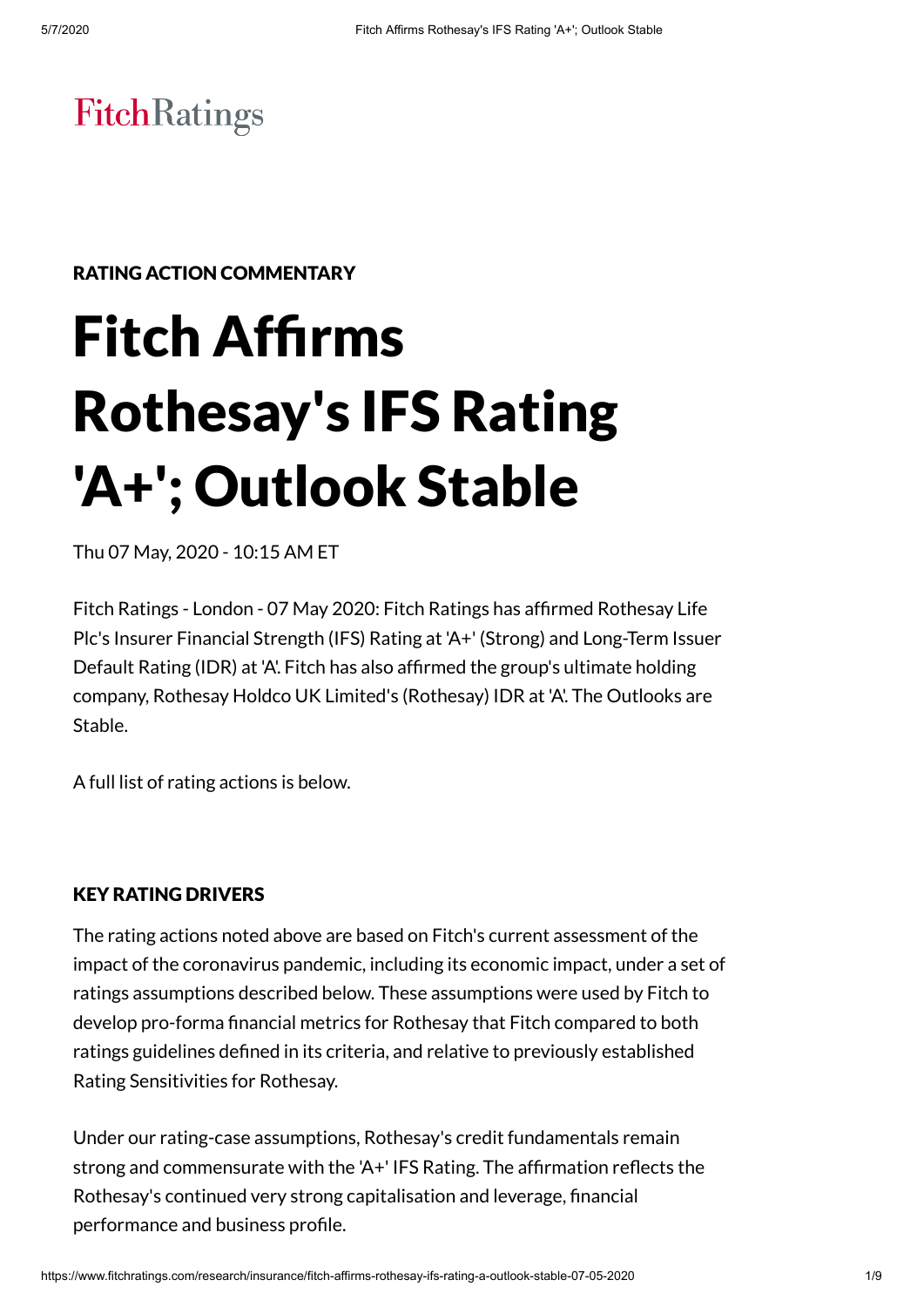Rothesay's very strong capital position remains resilient under our coronavirus assumptions, with a pro-forma Fitch's Prism Factor-Based Capital Model (Prism FBM) score of 'Extremely Strong' under our rating case, based on end-2019 figures. This is reinforced by a strong Solvency II capital coverage ratio of 202% at end-2019.

Rothesay's financial leverage ratio was 28% at end-2019. Under our rating case, group's pro-forma financial leverage ratio increases, due to a decline in equity, but remains below 30% downgrade sensitivity level.

Rothesay's fixed-charge coverage (FCC) was about 6x in 2019. However, allowing for a full annual interest accrual for debt issued in 2019, FCC decreases to 5x. Under the rating case assumptions, pro-forma FCC remains above negative sensitivity level of 3x, but falls marginally below 'a' category range. However, we believe that Rothesay strong profit generation will bring FCC back to 'a' range within a rating horizon.

We assess Rothesay's liquidity position is very strong, allowing Rothesay to meet near-term liquidity requirements such as coupons and collateral requirements.

Assumptions for the Coronavirus Impact (Rating Case):

Fitch used the following key assumptions, which are designed to identify areas of vulnerability, in support of the pro-forma ratings analysis discussed above:

--Increase in two-year cumulative high yield bond default rate to 13%, applied to current non-investment grade assets, as well as 12% of 'BBB' assets

--A decline in UK house prices by 5% and related decline in the valuation of equity release mortgages by 4.5%

## RATING SENSITIVITIES

The ratings remain sensitive to any material change in Fitch's rating case assumptions with respect to the coronavirus pandemic. Periodic updates to our assumptions are possible given the rapid pace of changes in government actions in response to the pandemic, and the pace with which new information is available on the medical aspects of the outbreak. An indication of how ratings would be expected to be affected under a set of stress case assumptions is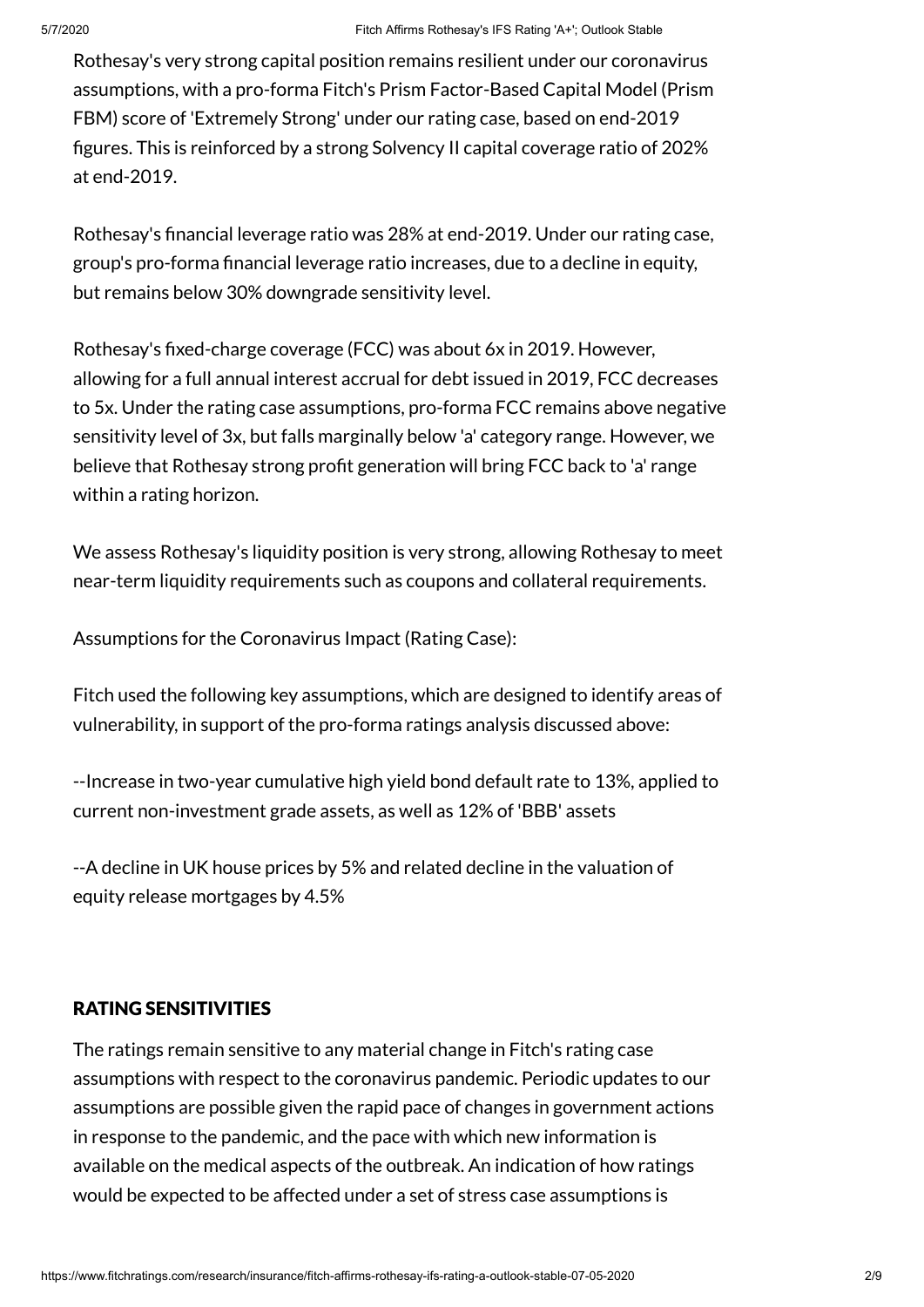included at the end of this section to help frame sensitivities to a severe downside scenario.

Factors that could, individually or collectively, lead to negative rating action/downgrade:

--A material adverse change in Fitch's ratings assumptions with respect to the coronavirus impact

--A decline in Fitch's view of Rothesay's business profile, for example driven by a fundamental demand reduction in the market for pensions de-risking products, could lead to a downgrade

--A substantial weakening of the group's capitalisation as evidenced by a sustained fall in the group's Prism FBM to the low end of the 'Very Strong' category or an increase in financial leverage to above 30% could also lead to a downgrade

--The ratings could also be downgraded as a result of a sustained weakening in the group's run-rate of fixed-charge coverage to below 3x

Factors that could, individually or collectively, lead to positive rating action/upgrade:

--A material positive change in Fitch's ratings assumptions with respect to the coronavirus impact

--A positive rating action is prefaced by Fitch's ability to reliably forecast the impact of the coronavirus pandemic on the financial profile of both the UK life insurance industry and Rothesay

--Rothesay's ratings could be upgraded following an increase in product and geographical diversification. However, we view this as unlikely in the medium term

Stress Case Sensitivity Analysis:

--Fitch's stress case assumes a 60% stock market decline, a two-year cumulative high-yield bond default rate of 22%, more prolonged declines in government rates, heightened pressure on capital-market access, a coronavirus infection rate of 15% and mortality rate of 0.75%, a notch-lower sovereign rating, and UK house prices declining by 10%, while equity release mortgages decline by 6.5%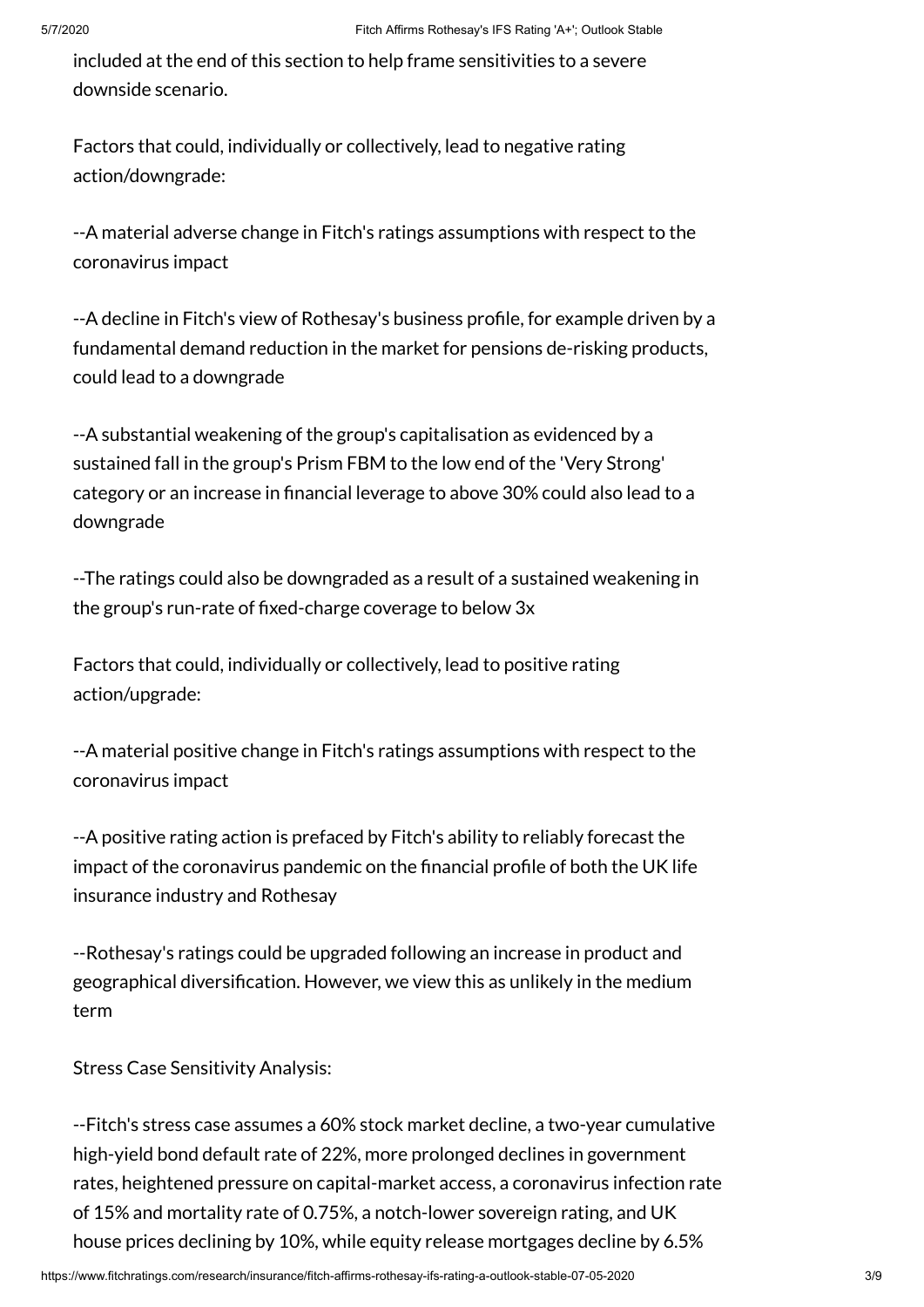--The implied-rating impact under the stress case would be a downgrade of no more than one notch

#### BEST/WORST CASE RATING SCENARIO

International scale credit ratings of Financial Institutions issuers have a best-case rating upgrade scenario (defined as the 99th percentile of rating transitions, measured in a positive direction) of three notches over a three-year rating horizon; and a worst-case rating downgrade scenario (defined as the 99th percentile of rating transitions, measured in a negative direction) of four notches over three years. The complete span of best- and worst-case scenario credit ratings for all rating categories ranges from 'AAA' to 'D'. Best- and worst-case scenario credit ratings are based on historical performance. For more information about the methodology used to determine sector-specific best- and worst-case scenario credit ratings, visit

<https://www.fitchratings.com/site/re/10111579>.

# REFERENCES FOR SUBSTANTIALLY MATERIAL SOURCE CITED AS KEY DRIVER OF RATING

The principal sources of information used in the analysis are described in the Applicable Criteria.

## ESG CONSIDERATIONS

The highest level of ESG credit relevance, if present, is a score of 3. This means ESG issues are credit-neutral or have only a minimal credit impact on the entity(ies), either due to their nature or to the way in which they are being managed by the entity(ies). For more information on Fitch's ESG Relevance Scores, visit [www.fitchratings.com/esg.](http://www.fitchratings.com/esg)

## RATING ACTIONS

| <b>ENTITY/DEBT</b>    | <b>RATING</b> |  |          |  |  |
|-----------------------|---------------|--|----------|--|--|
| Rothesay Life<br>Plc. | LT A<br>IDR.  |  | Affirmed |  |  |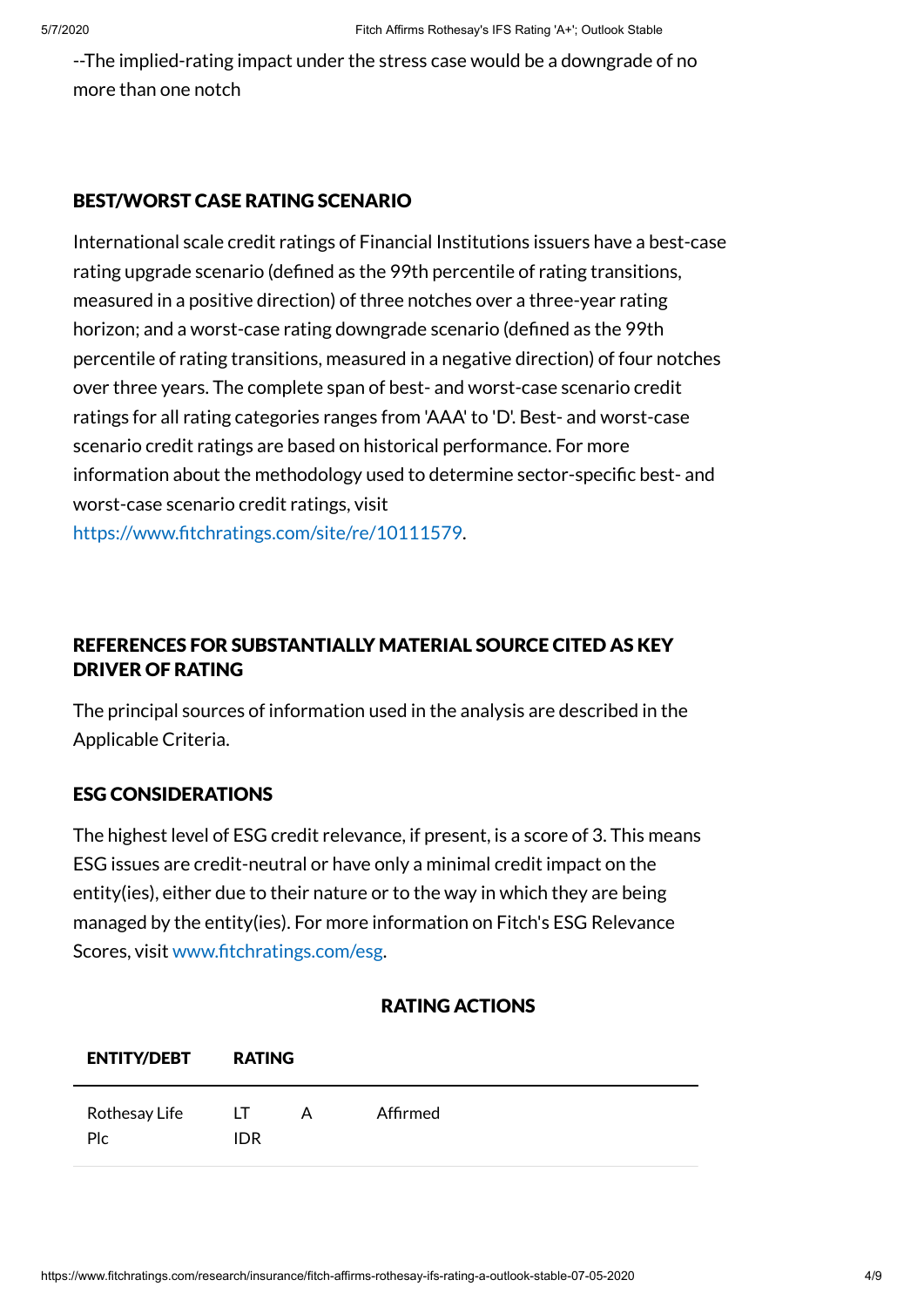| LIVIII I/VLDI     | <b>DELINA</b>             |      |          |  |
|-------------------|---------------------------|------|----------|--|
|                   | <b>l</b> ns<br>Fin<br>Str | $A+$ | Affirmed |  |
| • subordinated LT |                           | BBB- | Affirmed |  |
| • subordinated LT |                           | BBB+ | Affirmed |  |

#### VIEW ADDITIONAL RATING DETAILS

ENTITY/DEBT BATING

#### FITCH RATINGS ANALYSTS

#### **Fedor Smolyakov, PhD, PRM** Director

Primary Rating Analyst +44 20 3530 1306 Fitch Ratings Ltd 30 North Colonnade, Canary Wharf London E14 5GN

#### **Willem Loots, FIA**

Senior Director Secondary Rating Analyst +44 20 3530 1808

#### **Federico Faccio**

Senior Director Committee Chairperson +44 20 3530 1394

## MEDIA CONTACTS

**Athos Larkou** London +44 20 3530 1549 athos.larkou@thefitchgroup.com

Additional information is available on www.fitchratings.com

## APPLICABLE CRITERIA

Insurance Rating Criteria (pub. 02 Mar 2020) (including rating [assumption](https://www.fitchratings.com/research/insurance/insurance-rating-criteria-02-03-2020) sensitivity)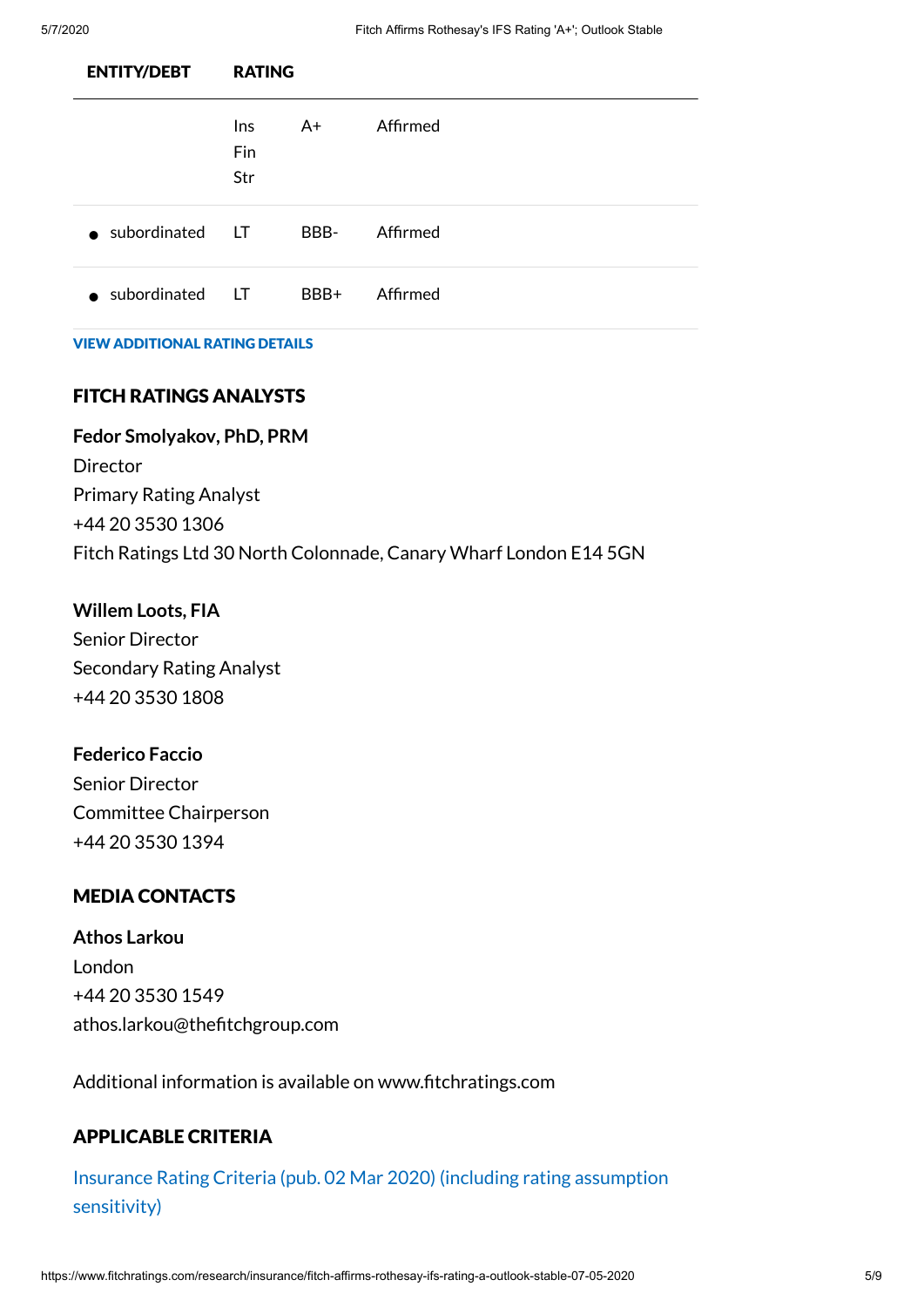#### APPLICABLE MODELS

Numbers in parentheses accompanying applicable model(s) contain hyperlinks to criteria providing description of model(s).

Prism Factor-Based Capital Model, v1.7.1 [\(1\)](https://www.fitchratings.com/site/re/969155)

## ADDITIONAL DISCLOSURES

[Dodd-Frank](https://www.fitchratings.com/research/insurance/fitch-affirms-rothesay-ifs-rating-a-outlook-stable-07-05-2020/dodd-frank-disclosure) Rating Information Disclosure Form [Solicitation](#page-8-0) Status [Endorsement](https://www.fitchratings.com/regulatory) Policy

## ENDORSEMENT STATUS

| Rothesay Holdco UK Limited | EU Issued |
|----------------------------|-----------|
| Rothesay Life Plc          | EU Issued |

#### DISCLAIMER

ALL FITCH CREDIT RATINGS ARE SUBJECT TO CERTAIN LIMITATIONS AND DISCLAIMERS. PLEASE READ THESE LIMITATIONS AND DISCLAIMERS BY FOLLOWING THIS LINK:

[HTTPS://WWW.FITCHRATINGS.COM/UNDERSTANDINGCREDITRATINGS](https://www.fitchratings.com/UNDERSTANDINGCREDITRATINGS). IN ADDITION, THE FOLLOWING [HTTPS://WWW.FITCHRATINGS.COM/RATING-](https://www.fitchratings.com/rating-definitions-document)DEFINITIONS-DOCUMENT DETAILS FITCH'S RATING DEFINITIONS FOR EACH RATING SCALE AND RATING CATEGORIES, INCLUDING DEFINITIONS RELATING TO DEFAULT. PUBLISHED RATINGS, CRITERIA, AND METHODOLOGIES ARE AVAILABLE FROM THIS SITE AT ALL TIMES. FITCH'S CODE OF CONDUCT, CONFIDENTIALITY, CONFLICTS OF INTEREST, AFFILIATE FIREWALL, COMPLIANCE, AND OTHER RELEVANT POLICIES AND PROCEDURES ARE ALSO AVAILABLE FROM THE CODE OF CONDUCT SECTION OF THIS SITE. DIRECTORS AND SHAREHOLDERS RELEVANT INTERESTS ARE AVAILABLE AT

[HTTPS://WWW.FITCHRATINGS.COM/SITE/REGULATORY](https://www.fitchratings.com/site/regulatory). FITCH MAY HAVE PROVIDED ANOTHER PERMISSIBLE SERVICE TO THE RATED ENTITY OR ITS RELATED THIRD PARTIES. DETAILS OF THIS SERVICE FOR RATINGS FOR WHICH THE LEAD ANALYST IS BASED IN AN EU-REGISTERED ENTITY CAN BE FOUND ON THE ENTITY SUMMARY PAGE FOR THIS ISSUER ON THE FITCH WEBSITE.

#### READ LESS

#### COPYRIGHT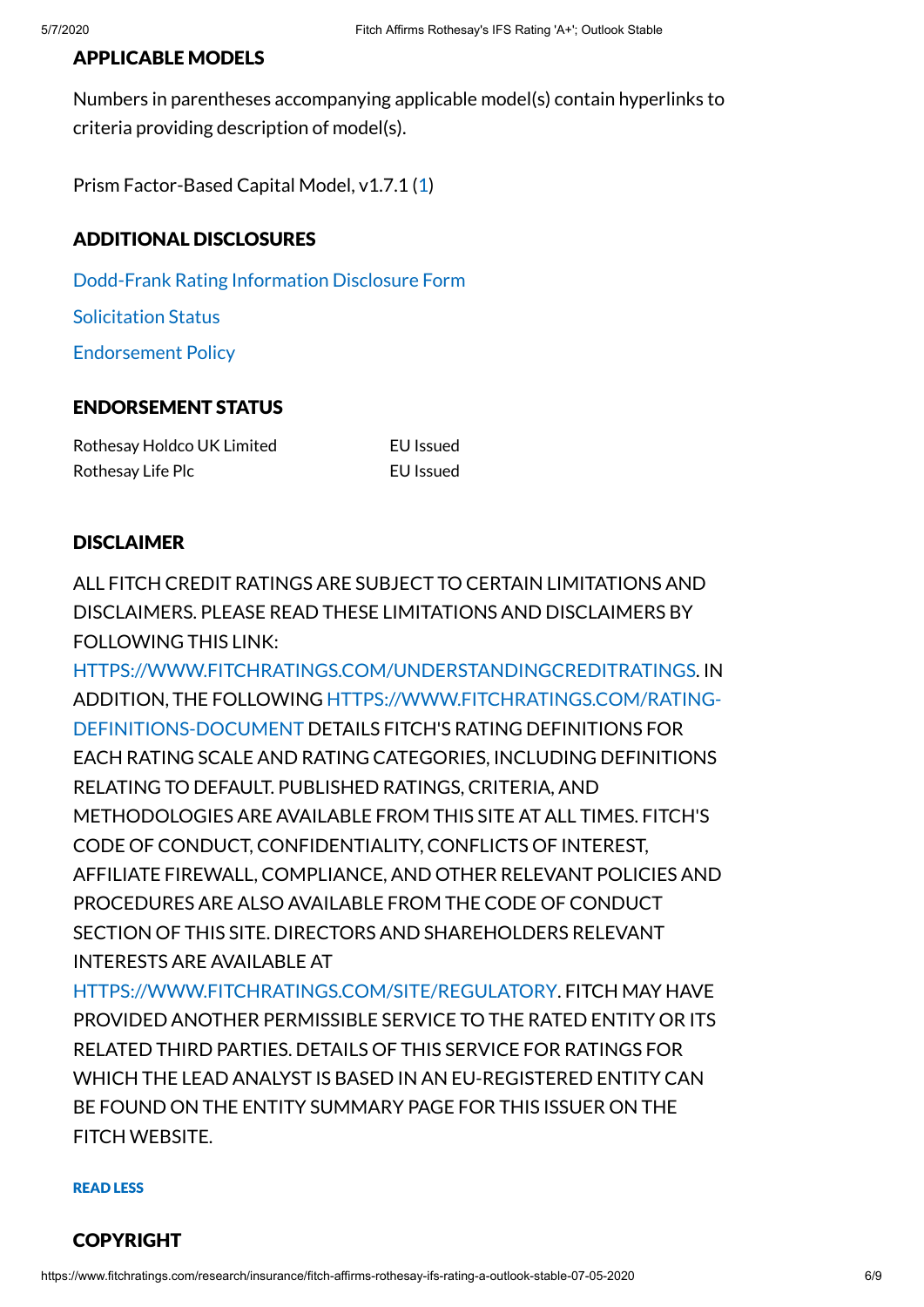Copyright © 2020 by Fitch Ratings, Inc., Fitch Ratings Ltd. and its subsidiaries. 33 Whitehall Street, NY, NY 10004. Telephone: 1-800-753-4824, (212) 908-0500. Fax: (212) 480-4435. Reproduction or retransmission in whole or in part is prohibited except by permission. All rights reserved. In issuing and maintaining its ratings and in making other reports (including forecast information), Fitch relies on factual information it receives from issuers and underwriters and from other sources Fitch believes to be credible. Fitch conducts a reasonable investigation of the factual information relied upon by it in accordance with its ratings methodology, and obtains reasonable verification of that information from independent sources, to the extent such sources are available for a given security or in a given jurisdiction. The manner of Fitch's factual investigation and the scope of the third-party verification it obtains will vary depending on the nature of the rated security and its issuer, the requirements and practices in the jurisdiction in which the rated security is offered and sold and/or the issuer is located, the availability and nature of relevant public information, access to the management of the issuer and its advisers, the availability of pre-existing thirdparty verifications such as audit reports, agreed-upon procedures letters, appraisals, actuarial reports, engineering reports, legal opinions and other reports provided by third parties, the availability of independent and competent third- party verification sources with respect to the particular security or in the particular jurisdiction of the issuer, and a variety of other factors. Users of Fitch's ratings and reports should understand that neither an enhanced factual investigation nor any third-party verification can ensure that all of the information Fitch relies on in connection with a rating or a report will be accurate and complete. Ultimately, the issuer and its advisers are responsible for the accuracy of the information they provide to Fitch and to the market in offering documents and other reports. In issuing its ratings and its reports, Fitch must rely on the work of experts, including independent auditors with respect to financial statements and attorneys with respect to legal and tax matters. Further, ratings and forecasts of financial and other information are inherently forward-looking and embody assumptions and predictions about future events that by their nature cannot be verified as facts. As a result, despite any verification of current facts, ratings and forecasts can be affected by future events or conditions that were not anticipated at the time a rating or forecast was issued or affirmed. The information in this report is provided "as is" without any representation or warranty of any kind, and Fitch does not represent or warrant that the report or any of its contents will meet any of the requirements of a recipient of the report. A Fitch rating is an opinion as to the creditworthiness of a security. This opinion and reports made by Fitch are based on established criteria and methodologies that Fitch is continuously evaluating and updating. Therefore, ratings and reports are the collective work product of Fitch and no individual, or group of individuals,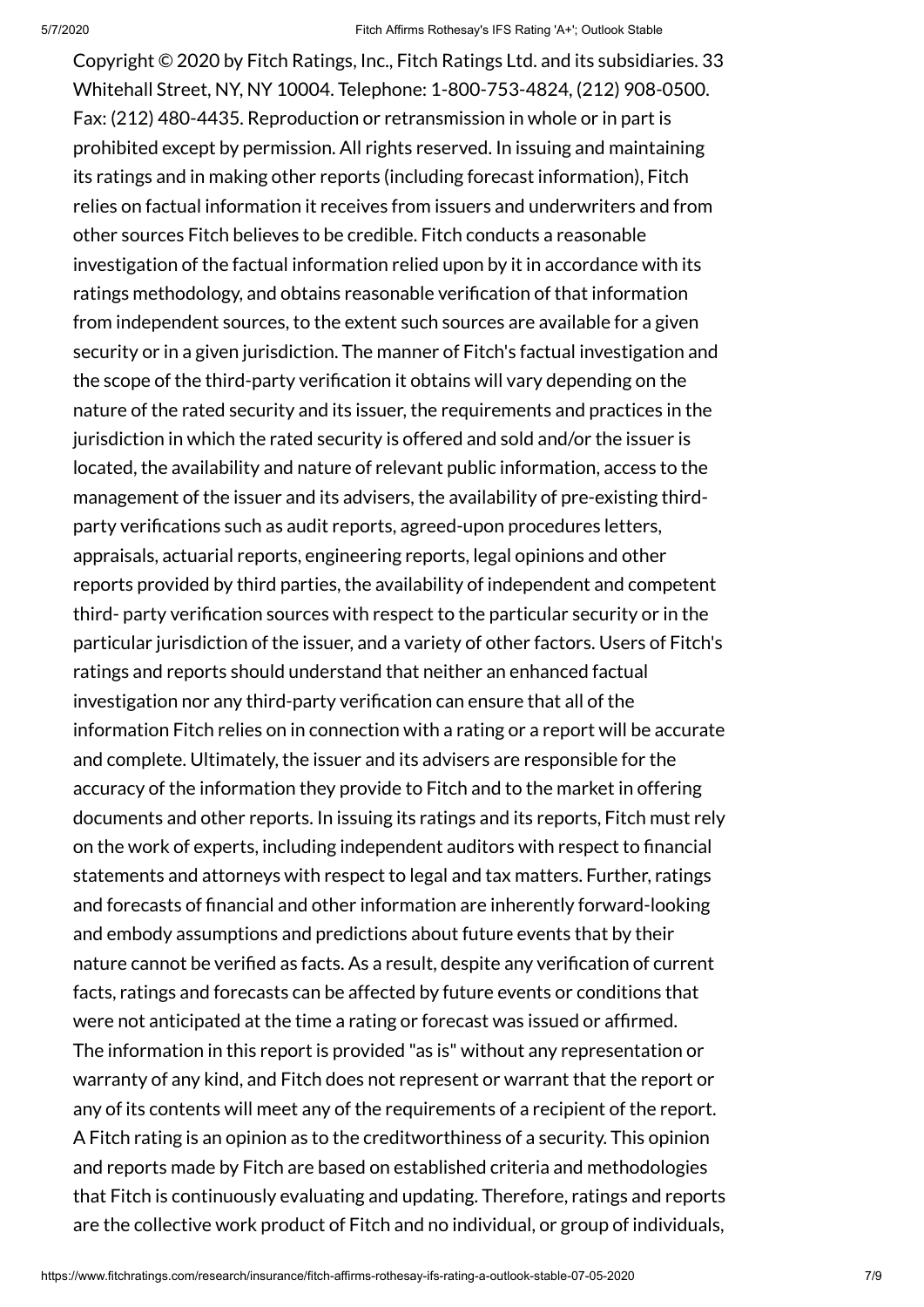is solely responsible for a rating or a report. The rating does not address the risk of loss due to risks other than credit risk, unless such risk is specifically mentioned. Fitch is not engaged in the offer or sale of any security. All Fitch reports have shared authorship. Individuals identified in a Fitch report were involved in, but are not solely responsible for, the opinions stated therein. The individuals are named for contact purposes only. A report providing a Fitch rating is neither a prospectus nor a substitute for the information assembled, verified and presented to investors by the issuer and its agents in connection with the sale of the securities. Ratings may be changed or withdrawn at any time for any reason in the sole discretion of Fitch. Fitch does not provide investment advice of any sort. Ratings are not a recommendation to buy, sell, or hold any security. Ratings do not comment on the adequacy of market price, the suitability of any security for a particular investor, or the tax-exempt nature or taxability of payments made in respect to any security. Fitch receives fees from issuers, insurers, guarantors, other obligors, and underwriters for rating securities. Such fees generally vary from US\$1,000 to US\$750,000 (or the applicable currency equivalent) per issue. In certain cases, Fitch will rate all or a number of issues issued by a particular issuer, or insured or guaranteed by a particular insurer or guarantor, for a single annual fee. Such fees are expected to vary from US\$10,000 to US\$1,500,000 (or the applicable currency equivalent). The assignment, publication, or dissemination of a rating by Fitch shall not constitute a consent by Fitch to use its name as an expert in connection with any registration statement filed under the United States securities laws, the Financial Services and Markets Act of 2000 of the United Kingdom, or the securities laws of any particular jurisdiction. Due to the relative efficiency of electronic publishing and distribution, Fitch research may be available to electronic subscribers up to three days earlier than to print subscribers. For Australia, New Zealand, Taiwan and South Korea only: Fitch Australia Pty Ltd holds an Australian financial services license (AFS license no. 337123) which authorizes it to provide credit ratings to wholesale clients only. Credit ratings information published by Fitch is not intended to be used by persons who are retail clients within the meaning of the Corporations Act 2001 Fitch Ratings, Inc. is registered with the U.S. Securities and Exchange Commission as a Nationally Recognized Statistical Rating Organization (the "NRSRO"). While certain of the NRSRO's credit rating subsidiaries are listed on Item 3 of Form NRSRO and as such are authorized to issue credit ratings on behalf of the NRSRO (see <https://www.fitchratings.com/site/regulatory>), other credit rating subsidiaries are not listed on Form NRSRO (the "non-NRSROs") and therefore credit ratings issued by those subsidiaries are not issued on behalf of the NRSRO. However, non-NRSRO personnel may participate in determining credit ratings issued by or on behalf of the NRSRO.